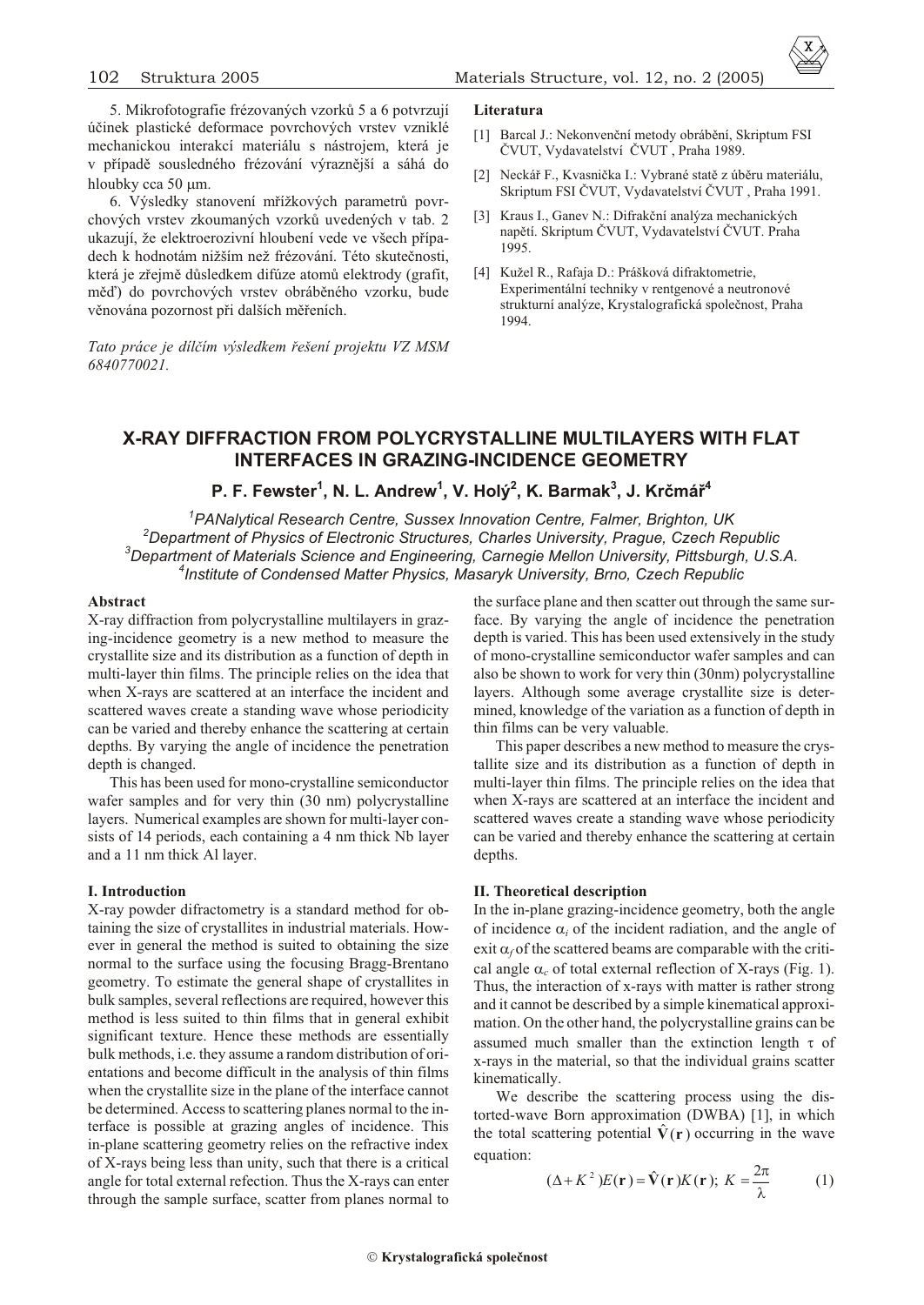

Fig. 1. Grazing incidence diffraction, the crystallographic plane is perpendicular to crystal surface.

is divided in two terms  $\hat{V}$   $\hat{V}_A$   $\hat{V}_B$ . The first term describes the undisturbed system, the latter is the disturbance. Within the DWBA, the undisturbed wave equation with  $\hat{V}_A$ is solved exactly, while the scattering from  $\hat{V}_B$  is assumed kinematical.

In simple model with flat interfaces  $\hat{V}_4$  corresponds to an amorphous multi-layer and we assume that the primary x-ray beam  $E_i$  is scattered by  $\hat{\mathbf{V}}_A$  which generates a standing wave-field  $E_4^{(1)}$  in the multi-layer; this wave-field is diffracted in the polycrystalline grains due to  $\hat{\mathbf{V}}_B$ . The diffracted wave-field,  $E_4^{(2)}$  is scattered again by  $\hat{V}_4$  and finally, the measured wave-field  $E_f$  results. In this choice,

we completely neglect the scattering from interface roughness

We assume a sample consisting in  $N$  layers. The wave-field  $E_{Ai}^{(1)}(\mathbf{r})$  in layer j is generated by the incident wave consisting of transmitted and reflected components and their amplitudes can be calculated using the well-known matrix formalism [2]. The second, independent solution  $E_{Ai}^{(2)}$  (**r**) of Eq. (1) (where  $\hat{\mathbf{V}} = \hat{\mathbf{V}}_A$ ) is chosen so that its vacuum incident wave equals the actual scattered wave  $E_f$  and this solution is time inverted.

The diffuse part of differential cross-section of the diffraction from polycrystalline grains is [1]:

$$
\frac{d}{d\theta} \frac{1}{\sinh 16^{-2}} \left\langle \begin{array}{c} 2 \\ B \end{array} \right\rangle
$$
 (2)

where  $\langle \ \rangle$  denotes the averaging over a statistical ensemble of random positions  $\mathbf{R}_{in}$  (position vector of grain *n* in layer j), of the grains, random directions of  $h_{jn}$  (reciprocal lattice vector of grain), and over random grain sizes. The matrix elements  $_B$  is:

$$
B = \left\langle E_A^{(2)} | \hat{\mathbf{V}}_B | E_A^{(1)} \right\rangle \tag{3}
$$

and disturbance  $\hat{V}_B$  comprises the crystal structure of individual polycrystalline grains.

# **III. Numerical examples**

In the simulations, we have assumed the multi-layer consists of 14 periods, each contains a 4 nm thick Nb layer and a 11 nm thick Al layer. We also assume that the polycrystalline grains are spherical, each grain has the same radius  $R$ , grain positions are completely uncorrelated,



Fig. 2. Calculated intensity for Nb110 and Al220, mean grain size  $R = 2$  nm,  $f = 0.5^{\circ}$ .

#### Krystalografická společnost